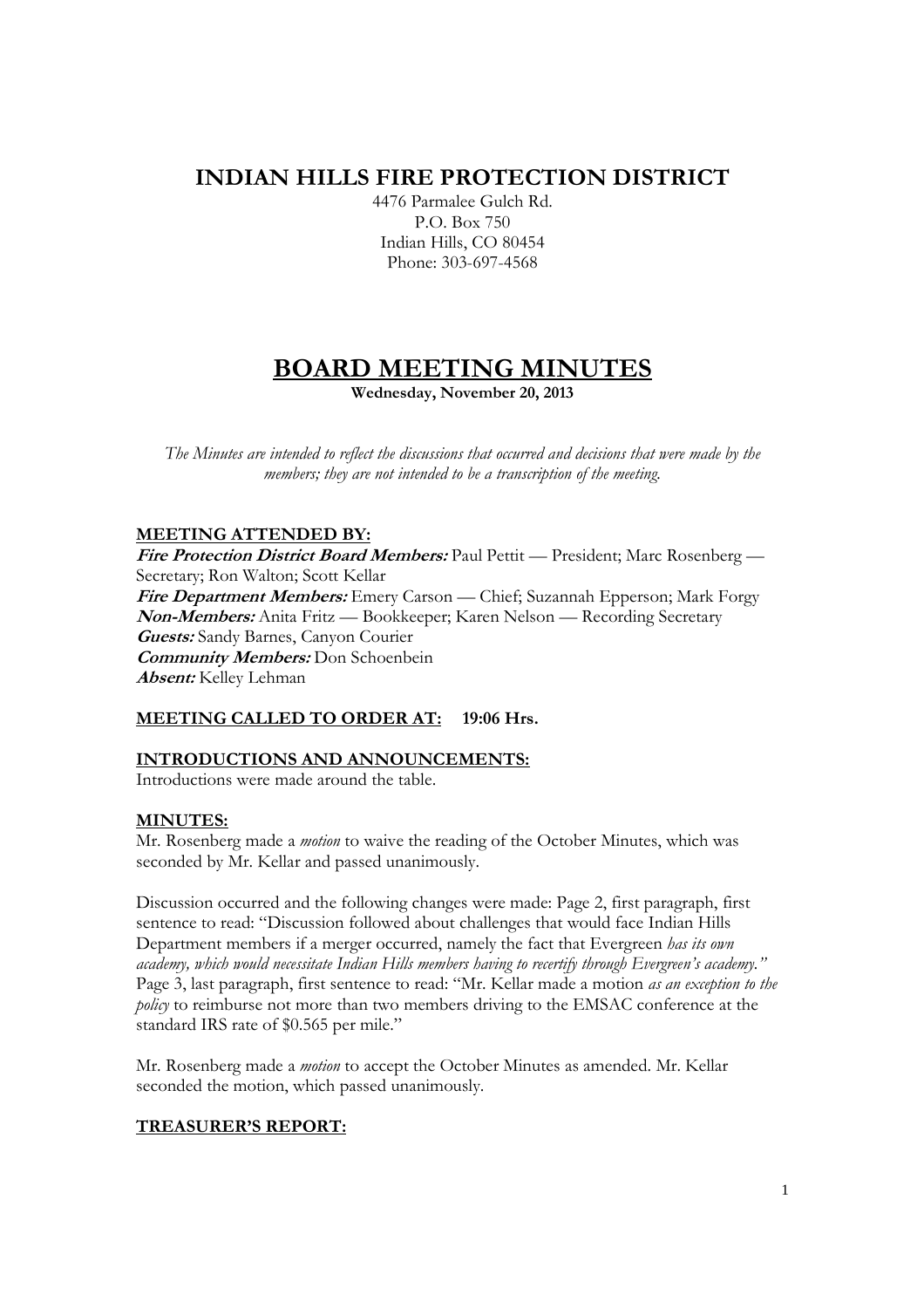Ms. Fritz began by stating that the District's new personal banker from Wells Fargo had notified her that he was unable to attend the Board Meeting that evening due to a family obligation. Mr. Kellar expressed that he would like the banker to attend a Board meeting at some point in the future. Ms. Fritz agreed.

#### **Financial Reports**

Discussion began with the cover page of the financial report. Mr. Pettit stated that he likes seeing the outstanding lease balances listed on the balance sheet because it provides a more accurate picture of the District's financial position.

It was noted that District expenses are at 83% of budget as of October 31. Ms. Fritz clarified that this figure did not take into account the cost of the recent slash collection project or annual pension contribution. Conversation moved to the Executive Summary, where Mr. Pettit noted that ambulance fees were sitting at a healthy 121% year to date.

Brief discussion also occurred about the fact that expenses in the Professional Services account (#5700) are at 192% for the year. It was agreed that the District would invite Mr. Toussaint to the next Board meeting. After further discussion, it was proposed that a more intimate venue such as a study session might be more appropriate. Ms. Fritz said that she did not intend to pay the interest portion of the attorney's most recent invoice.

Discussion moved to the Profit Loss Budget Performance spreadsheet. Ms. Fritz explained that expenses allocated to account #5745 (Consultant Fees) were for the creation of the new station design documents. Ms. Fritz then turned attention to the Grant Matching Funds account (#6700), where she noted that she had moved the expenses for the Stryker stair chair and medicine vaults. The District has not been reimbursed via the grant yet, she said.

Conversation turned to Checks. Discussion began with check #12182 to Bear Creek Landscaping and Tree Service for \$17,600 for the cost of the community slash collection project. While the project was over budget, it was noted that participation was very high and community members were extremely appreciative of the District offering the service.

Regarding check #12186 to Evergreen Fire/Rescue for \$2,654.86, Mr. Carson clarified that the expenses were for annual maintenance on the District's apparatus, including pump tests, oil changes, and other services.

Ms. Fritz asked about check #12189 to Indian Hills Water District for \$36. She inquired as to why the District was being billed when no water was even used at the Noble house. It was explained that the Water District bills a fee every month even if no water is used. Mr. Pettit asked about check #12193 to Mark Forgy to reimburse for his First Responder course. Did Mr. Carson get Mr. Forgy to sign a contract? Mr. Carson said he was comfortable with the fact that Mr. Forgy would be around for some time.

Regarding check #12198 to Toussaint, Nemer & Coaty for \$2,869.29 for legal services, it was agreed to hold the check until a meeting had been held with the attorney.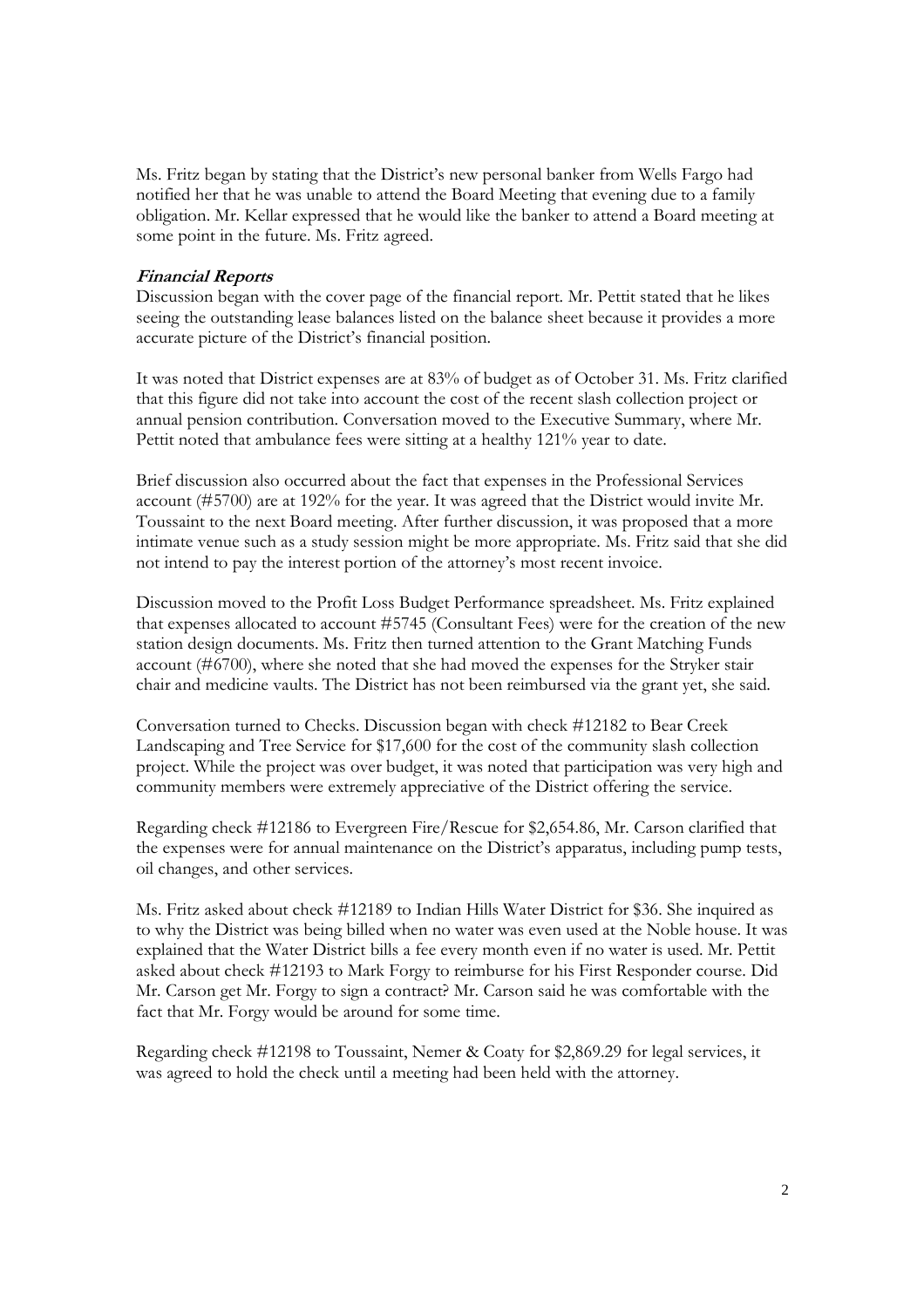Mr. Rosenberg made a *motion* to approve checks #12178-12199, excepting check #12198, plus automated payments, credit card expenses, and bank fees. Mr. Kellar seconded the motion, which passed unanimously.

## **2014 Budget**

Ms. Fritz presented Board members with a revised draft of the proposed 2014 budget, including an updated figure for the District's property tax income. Board members reviewed the proposed budget and, after discussion, only made one change:

• Election Expense (#5310) – Increased to \$12,000

It was announced that the budget resolution would occur at the next Board meeting on December 11.

## **DEPARTMENT/OFFICERS' REPORTS:**

**Fire Marshal — Randy Rudloff** 

Not present. No report submitted.

#### **Chief — Emery Carson**

A report was distributed and various items were discussed. Mr. Carson began by stating that since Medicare had rejected the District's application for hardship, the District would have to pay \$532 to revalidate as a Medicare provider in order to continue to file ambulance transportation claims.

Community slash collection is complete, Mr. Carson announced, adding that some 130 residents had participated in the service. It was noted that community members were extremely appreciative of the service and some even made financial contributions toward the effort. Further discussion followed about the need for planning in how to get an "in kind" grant for fire mitigation projects.

Mr. Carson turned discussion to dispatching. He stated that a final answer regarding funding of the transfer to Evergreen should be forthcoming soon. At present, he continued, the 911 Board is resisting paying for dispatch because of concerns that other departments will follow suit. Further discussion followed about the details of the potential dispatching change.

Mr. Carson reminded that the Awards Ceremony will be held Saturday, December 7 at 6 pm. He also shared that progress was occurring on the minor lot line adjustment, with comments due back from the County by the end of the week.

Mr. Carson concluded his report by summarizing the calls for the month, which total 10 to date.

## **Assistant Chief — Marc Rosenberg**

Present; no report submitted.

## **Fire Captain — Scott Case**

Not present; no report submitted.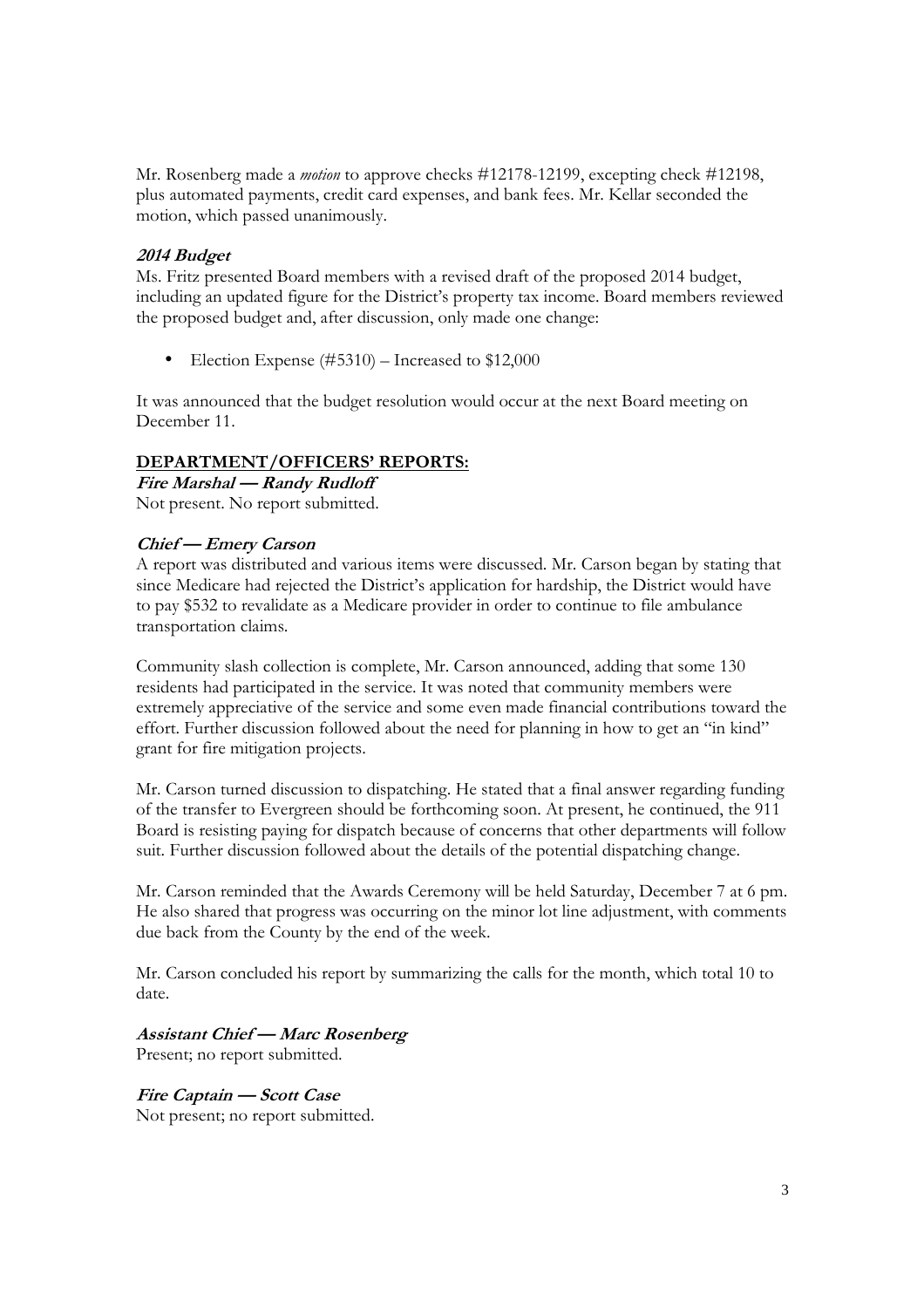**EMS Captain — Bob Fager**

Not present; no report submitted.

#### **OLD BUSINESS:**

#### **Fire Trucks Plus Lawsuit**

Mr. Pettit shared that all of the paperwork had been completed to hire Mr. Guerrini to take the case. A paper trail had been sent to him, and a certified transcript had been requested from the Jefferson County court. As an aside, the District had received a letter from the State of California saying that Mr. Batista had filed for bankruptcy but been denied. Receipt of such signifies that the District is listed as a debtor, Mr. Kellar pointed out. Mr. Pettit reminded that the attorney agreement stipulates a 20% contingency rate plus a \$500 filing fee. As such, no more legal fees regarding the Fire Trucks Plus situation should be incurred.

#### **Communications System Update**

Mr. Pettit said that the Mt. Lindo site is complete; the infrastructure is in place. New radios should be purchased soon via grant money. Mr. Kellar suggested that it was time to close the project and look into hiring a professional firm to provide maintenance and repair services for the system. It was noted that money is still owed to Grazi Communications, although Mr. Pettit said that he had questions about the invoice that need to be addressed before payment is made.

#### **Tender Update**

Mr. Carson stated that the tender should be received no later than the end of January. All parts are due in by the end of November, and the build is a six-week project once all parts are received.

#### **NEW BUSINESS:**

#### **Mileage Reimbursement Policy**

Discussion occurred regarding the memo that had been received last spring from Ms. Nemer regarding guidelines for mileage reimbursement. Board members agreed that their interpretation was that the reimbursement rate for charitable activities is \$0.14, while the reimbursement rate for District activities should be \$0.565. The Board also agreed that a policy needs to be put in place that stipulates what the District will reimburse for and how such expenses will be preapproved.

## **Long-Term Planning**

With the failure of the passage of the bond issue, Board members discussed the need to plan for the future, specifically for the necessary maintenance and repair on the existing station. Although getting quotes would be helpful, it was acknowledged that it will be hard to repair the existing structure. Discussion followed about potentially holding another community meeting to get feedback.

## **ADJOURNED AT: 20:17**

There being no more business to discuss, Mr. Rosenberg made a *motion* to adjourn the meeting, which was seconded by Mr. Walton and passed unanimously.